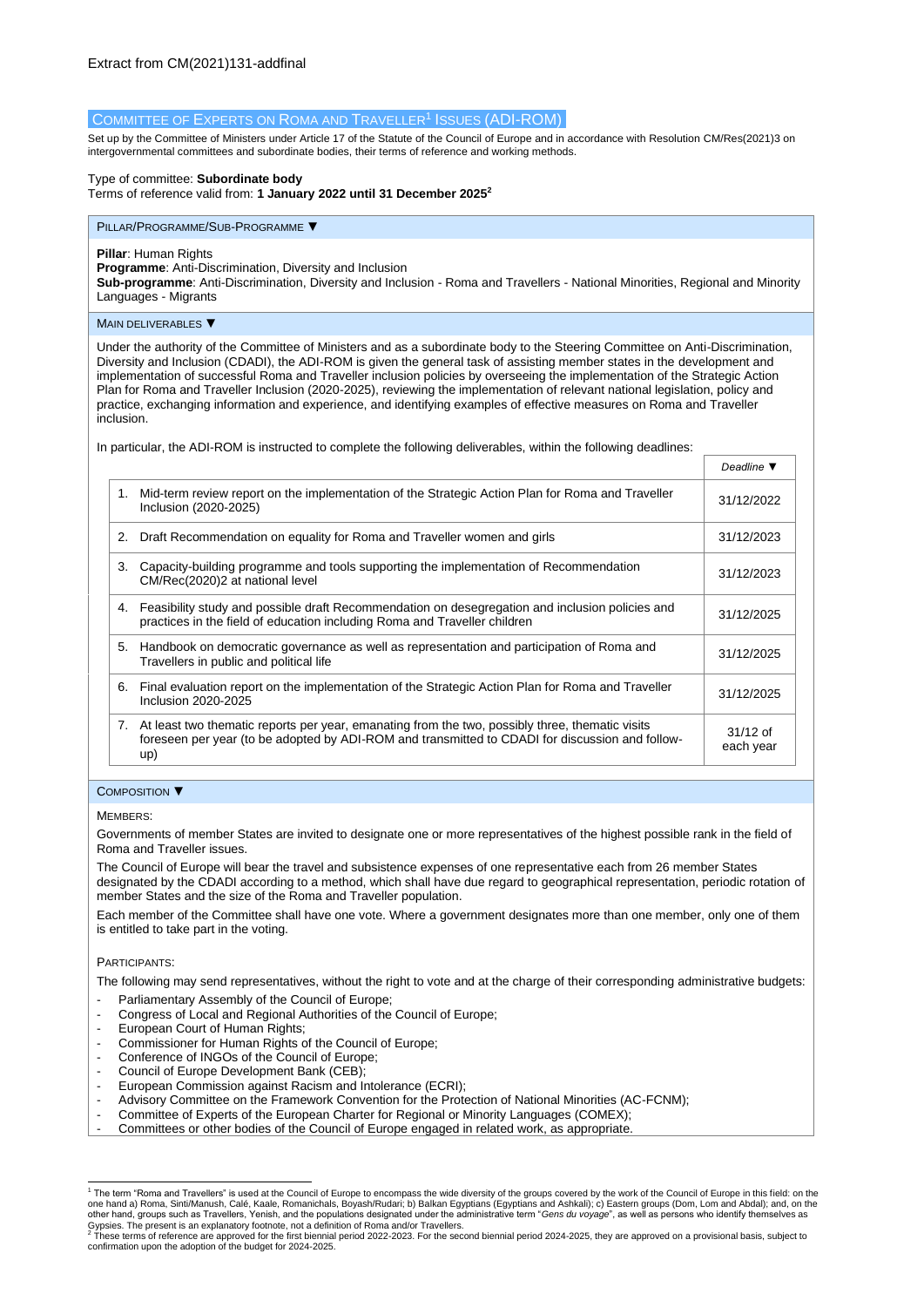The following may send representatives, without the right to vote and without defrayal of expenses:

- European Union (one or more representatives, including, as appropriate, the European Union Agency for Fundamental Rights (FRA);
- Observer States to the Council of Europe: Canada, Holy See, Japan, Mexico, United States of America;
- Other international organisations, including the Organisation for Security and Co-operation in Europe/Office for Democratic Institutions and Human Rights (OSCE/ODIHR), United Nations (including the World Health Organization (WHO) – Regional Office for Europe and its other specialised agencies, programmes, funds and other entities), Regional Cooperation Council (RCC), International Holocaust Remembrance Alliance (IHRA), World Bank, European Centre for Minority Issues (ECMI).

## OBSERVERS<sup>.</sup>

The following may send representatives, without the right to vote and without defrayal of expenses:

- non-member States with which the Council of Europe has a Neighbourhood Partnership including relevant co-operation
- activities; - Amnesty International;
- European Network of Equality Bodies (Equinet);
- European Network of National Human Rights Institutions (ENNHRI);
- European Roma and Travellers Forum (ERTF);
- European Roma Grassroots Organisations Network (ERGO);
- European Roma Information Office (ERIO);
- European Roma Institute for Arts and Culture (ERIAC);
- 
- European Roma Organisation (ERO);<br>- European Roma Rights Centre (ERR) European Roma Rights Centre (ERRC);
- Forum of European Roma Young People (FERYP);
- International Roma Women's Network IRWN/Phenjalipe;<br>- Open Society Foundations (OSF);
- Open Society Foundations (OSF);
- Phiren Amenca International Network:
- Roma Education Fund (REF);
- RROMEUROPE;
- ternYpe International Roma Youth Network.

Observer status may be requested in accordance with Article 8 of Resolution CM/Res(2021)3 on intergovernmental committees and subordinate bodies, their terms of reference and working methods.

## WORKING METHODS ▼

|      | Plenary meetings ▼            |                      |                     |  |  |  |  |  |
|------|-------------------------------|----------------------|---------------------|--|--|--|--|--|
|      | <b>Members</b><br>incl. Chair | Meetings<br>per year | Days<br>per meeting |  |  |  |  |  |
| 2022 | 48                            | 2                    | 2                   |  |  |  |  |  |
| 2023 | 48                            | າ                    | 2                   |  |  |  |  |  |
| 2024 | 48                            | 2                    | 2                   |  |  |  |  |  |
| 2025 | 48                            | っ                    | ◠                   |  |  |  |  |  |

The rules of procedure of the Committee are governed by Resolution [CM/Res\(2021\)3](https://search.coe.int/cm/Pages/result_details.aspx?Reference=CM/Res(2011)24) on intergovernmental committees and subordinate bodies, their terms of reference and working methods.

In addition, the following provisions shall apply:

The Chair of ADI-ROM will be invited to attend the meetings of the CDADI and its Bureau to inform them on progress with its work.

The ADI-ROM will form small thematic groups to analyse and evaluate specific issues identified by the Committee by means of exchanges of information and experiences (reporting) and thematic visits. Each thematic group is composed of one expert from a member State wishing to benefit from the experience of other member States ("requesting country") and up to four experts from member States wishing to share their experience in this area ("partner country"). Experts of the thematic groups can be ADI-ROM members of the countries concerned or experts appointed by the ADI-ROM. The requesting country invites the partner countries' experts and the Secretariat to visit the country for a maximum of two and half days. With prior approval of the thematic group, representatives of European Institutions and agencies and of other international organisations having participant or observer status with the ADI-ROM, and members of the Secretariat of other relevant Council of Europe bodies, may participate in thematic visits at their own expense. The thematic reports resulting from those visits are discussed and adopted in ADI-ROM meetings and submitted to the CDADI for decision on the follow-up. The ADI-ROM will carry out at least two such peer-reviews per year.

The members of each thematic group will be invited to attend the ADI-ROM meeting at which their report is discussed. The travel and subsistence expenses related to their participation in that meeting will be reimbursed.

If an ADI-ROM meeting takes place in a member State, it may be also be used for a thematic visit.

The ADI-ROM will appoint from amongst its members a Gender Equality Rapporteur and a Children's rights Rapporteur.

In derogation from Article 6 of Appendix 1 to Resolutio[n CM/Res\(2021\)3,](https://search.coe.int/cm/Pages/result_details.aspx?Reference=CM/Res(2011)24) and in conformity with Article 17 of the same appendix, in addition to the official working languages of the Organisation (English, French), interpretation will be provided into the Romani language and the agenda translated into Romani for regular meetings whenever necessary and within the limits of available budgetary appropriations. Any adopted pertinent texts (e.g. Recommendations adopted by the Committee of Ministers) will also be translated into Romani.